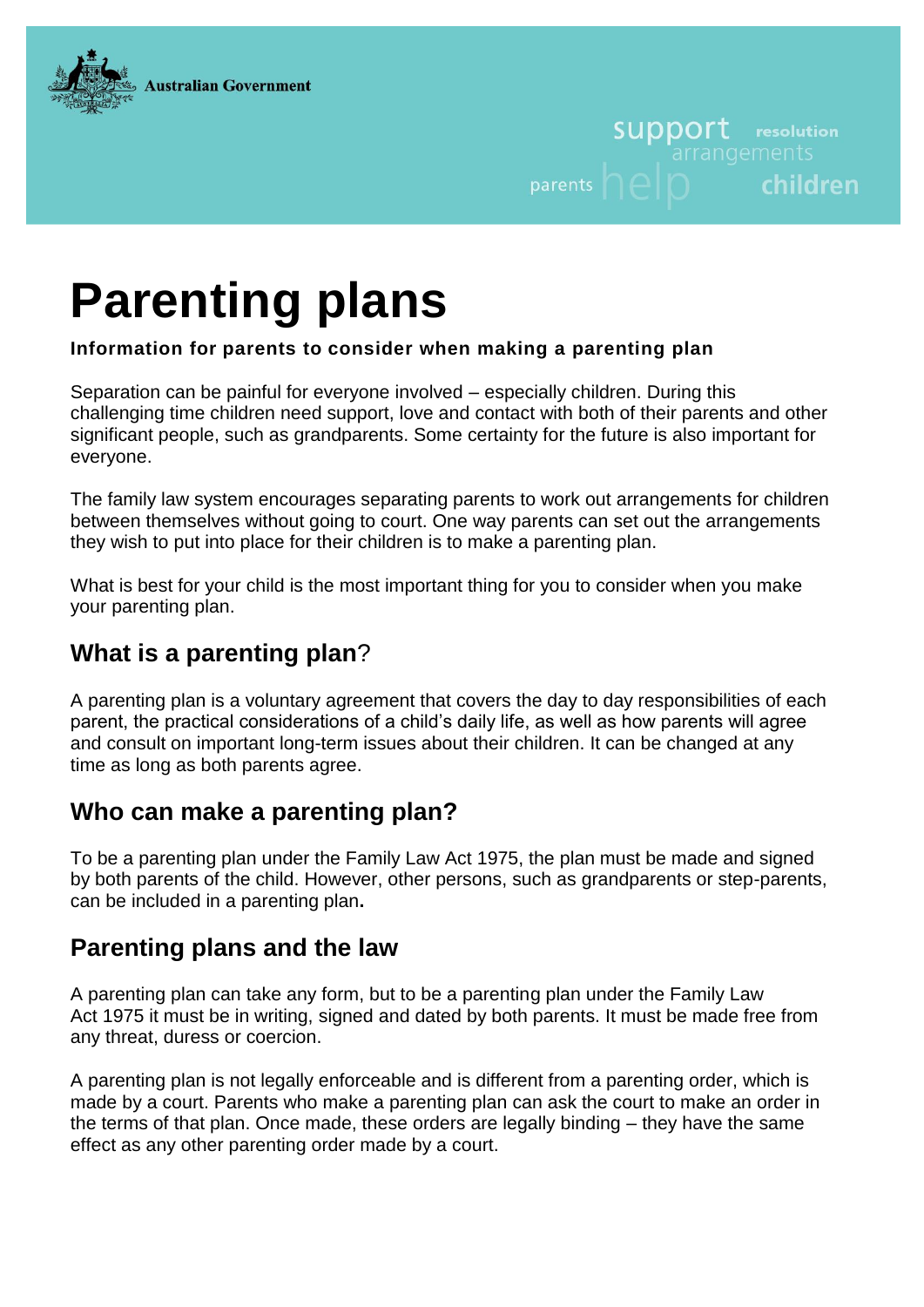If parents end up in court at some later date, the court must consider the terms of the most recent parenting plan when making parenting orders in relation to the child, if it is in the best interests of the child to do so. The court will also consider the extent to which both parents have complied with their obligations in relation to the child, which may include the terms of a parenting plan.

If there is a court order made after 1 July 2006 setting out parenting arrangements, the parents can agree to change those arrangements by a parenting plan (unless the court order says otherwise). This makes it easier for parents to agree on changes without going back to court.

If your parenting plan does change an existing parenting order, you may not be able to enforce those parts of your old parenting order that are inconsistent with the terms of your new parenting plan.

#### **What can be included in a parenting plan?**

Your plan will be unique to your circumstances. It should be practical, simple and as concrete as possible.

A parenting plan can deal with any aspect of the care, welfare and development of a child. The kinds of things that may be covered in a plan include:

- how the parents will share parental responsibility and consult about decisions (like which school the child will attend)
- who the child will live with
- what time the child will spend with each parent
- what time the child will spend with other people, such as grandparents
- how the child will communicate with each parent or other people (eg by phone, email or letters)
- what arrangements need to be made for special days, such as birthdays and holidays
- what process can be used to change the plan or resolve any disagreements about the plan
- maintenance of a child\*, and
- any other issue about parental responsibility or the care, welfare and development of the child.
- \* Special rules apply about including child support in your parenting plan (See *Parenting plans, child support and Centrelink* below).

# **Can I include other things in my parenting plan?**

To be a parenting plan under the Family Law Act 1975 your agreement must deal with an aspect of the care, welfare and development of a child.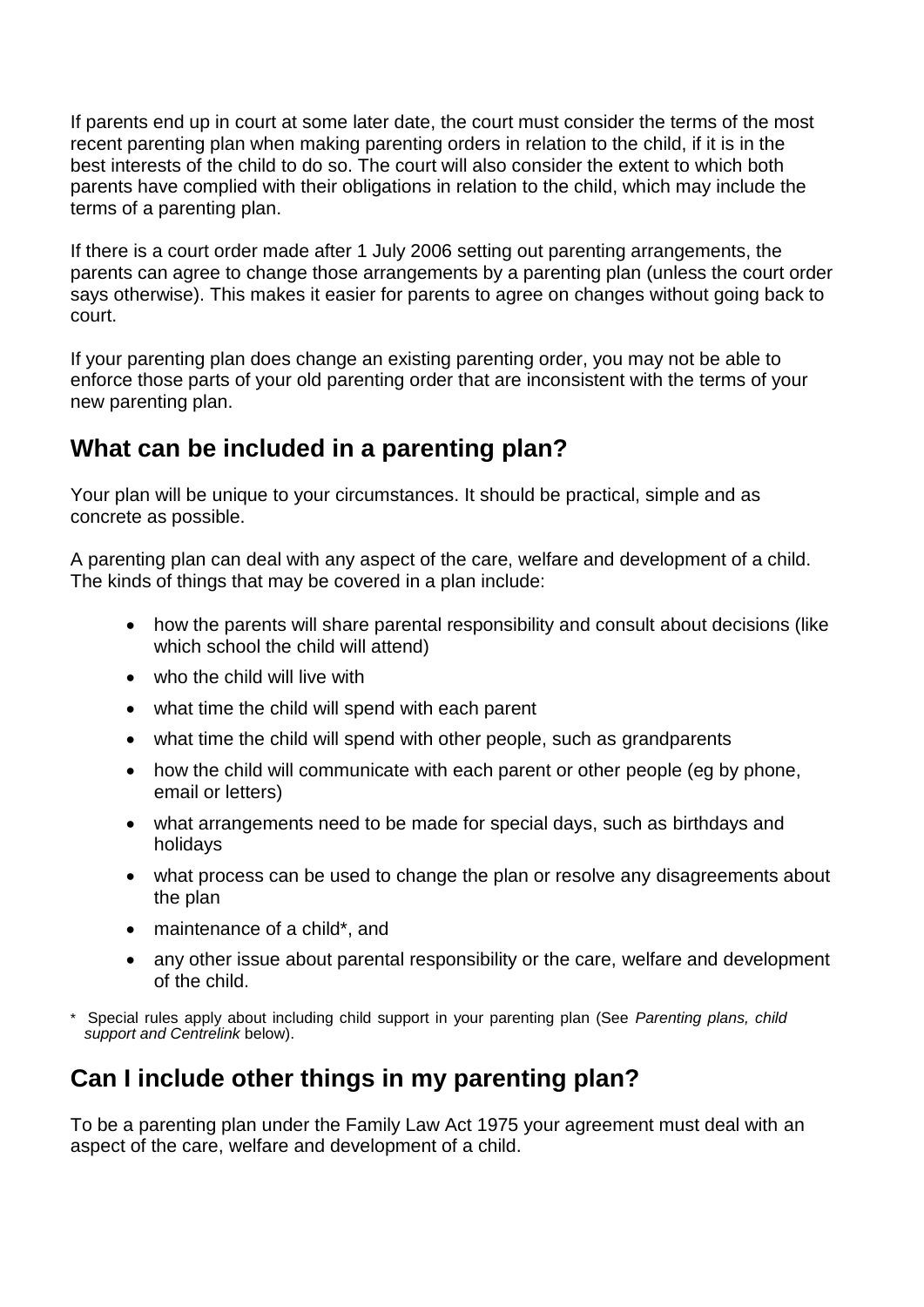However, your agreement can still be a parenting plan under the Family Law Act if it includes other things (such as spousal maintenance or property) but those provisions will not be legally enforceable. There are ways to make a legally enforceable agreement about these issues, such as seeking a court order by consent.

#### **Parenting plans, child support and Centrelink**

Any changes to the care arrangements for your children can affect child support, income support and family assistance payments.

If you have a parenting plan and Child Support (CS) has a copy of it, CS can base your care levels in your child support assessment on the care levels outlined in the plan.

If your parenting plan specifies amounts for child support payments, CS cannot enforce it unless it is also a valid child support agreement and you or the other parent ask CS to accept it.

There are some conditions that must be met before CS can accept a child support agreement. For example, parents who agree to less child support than the amount assessed under the child support formula can do so, as long as they get legal advice.

The type of agreement you make, and the amount of child support you agree to pay or receive, can affect your child support Family Tax Benefit Part A entitlement. The amount of Family Tax Benefit Part A you receive is based on CS's formula assessment, not the child support agreement.

For help and information contact:

- Child Support [on 131 272 or visit](http://www.csa.gov.au/)  [www.humanservices.gov.au/customer/dhs/child-support](http://www.csa.gov.au/)
- Centrelink (Families and Parents Line) on 136 150 or visit [www.humanservices.gov.au/customer/themes/families](http://www.humanservices.gov.au/customer/themes/families)

#### **Other issues to consider when developing your plan**

When developing your plan, you need to consider the information contained in this flyer, including the legal implications of making a parenting plan. You may find it useful to include provisions in your parenting plan of the kind that are listed above (see What can be included in a parenting plan?).

You may find it useful to include procedures in your plan for resolving any disputes about the terms of your plan, or for varying the plan if the needs or circumstances of your child change as they get older (eg the child starts primary or secondary school).

When deciding what to include in your plan there are a number of other important issues you need to consider. If parents cannot agree about their children, and decide to go to court, the court will also be required to consider these issues when making a parenting order. These issues are set out below.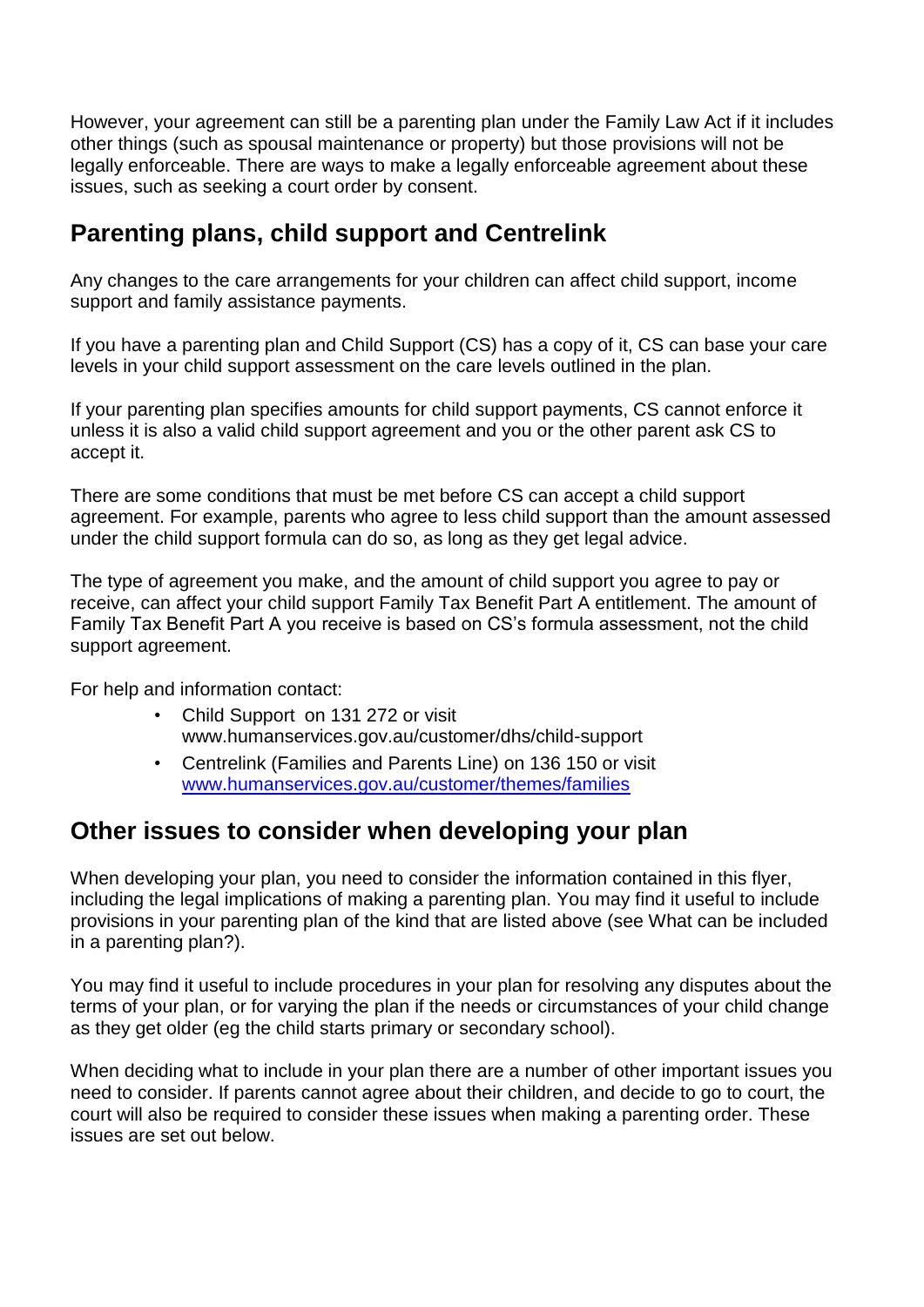#### **Best interests of the child**

When you make decisions about your child their needs must come first and the most important thing for you to consider is what is best for your child. Children have the right to know both their parents and the right to be protected from harm. However, the safety of your child(ren) must come first when considering your child's best interest. These are important things to think about. Other things you might want to think about include any views the child has expressed, the child's relationship with both of their parents and other people significant to them (such as their grandparents) and any practical difficulties.

#### **Equal shared parental responsibility**

Except where there are issues of violence or abuse, the law presumes that it is in the best interest of a child for the parents to have equal shared parental responsibility. This does not mean that the child should spend equal time with each parent. Rather, equal shared parental responsibility means that both parents have an equal role in making decisions about major long-term issues that affect their children, such as schooling and health care.

If you agree to share parental responsibility, you will need to consult with each other and make an effort to come to joint decisions about long-term issues. However, when the child is spending time with you, you will not usually need to consult on decisions about things like what the child eats or wears because these are not usually major long-term issues.

You may find it useful to include a process in your plan about how you are going to consult with each other when you need to make decisions about long-term issues.

# **Equal time**

If the child spending equal time with each of you is reasonably practicable, and in the best interests of the child, you could consider an arrangement of this kind (eg the child spends one week with you and the next week with the other parent).

#### **What does 'reasonably practicable' mean?**

You need to consider whether it is practical to make this type of arrangement for your child based on your circumstances. The types of things you could think about include:

- how far apart you and the other parent live from each other
- the ability of you and the other parent to implement this type of arrangement (eg what hours do you work and how close do you live to the child's school)
- how well you and the other parent communicate with each other and can resolve any problems that come up with the arrangement, and
- the impact the arrangement will have on your child.